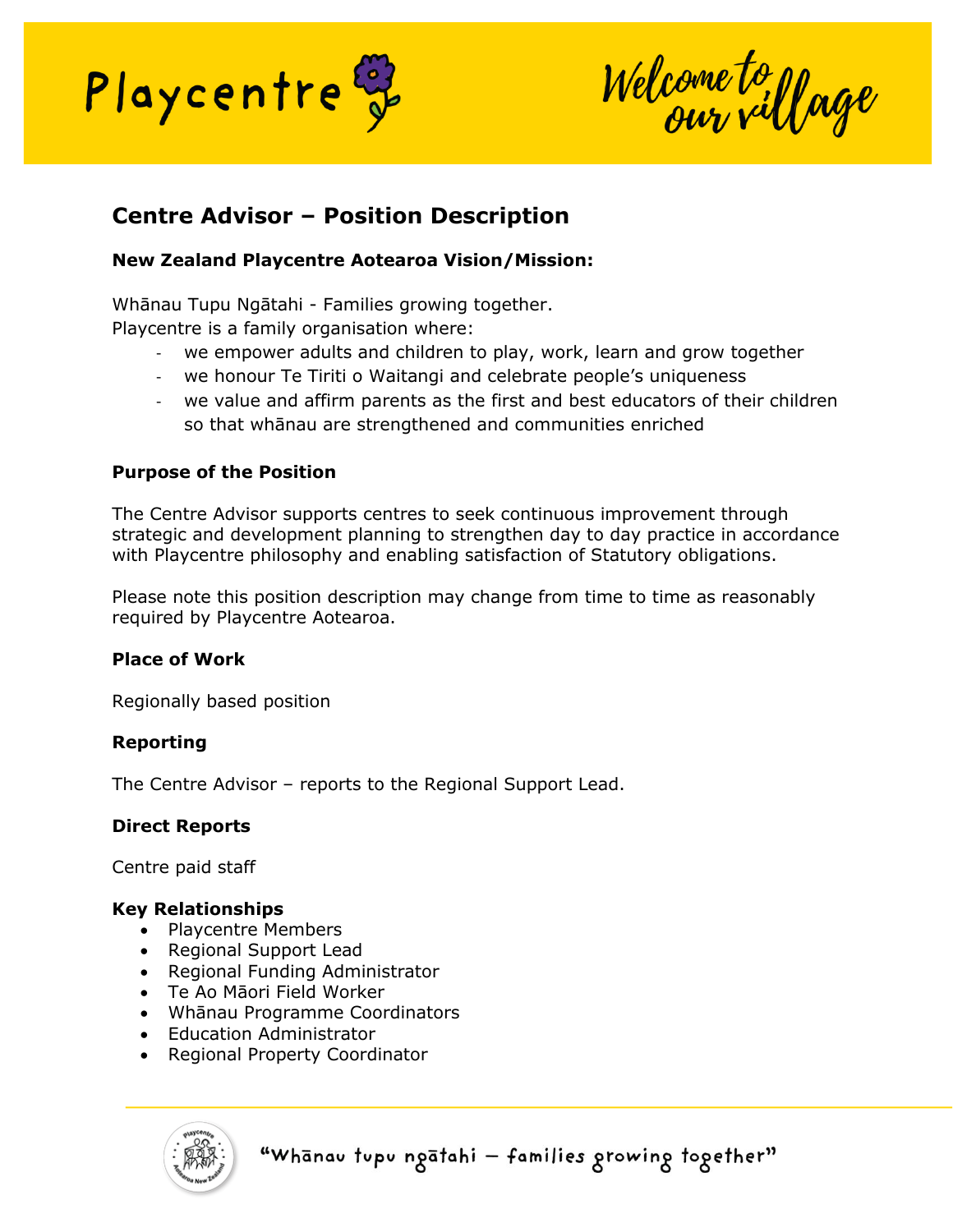| <b>Key accountabilities</b> |                                                                                                                                                                                                                                                                                                                                                                                                                                                                                                                                                                                                                                                                                                                                                                                                                                                                                                                                                                                                                                                                                                                                                                                                                                                                                                                                                                                                                                                                                                                                                                                                                                                                                                                                                                                          |
|-----------------------------|------------------------------------------------------------------------------------------------------------------------------------------------------------------------------------------------------------------------------------------------------------------------------------------------------------------------------------------------------------------------------------------------------------------------------------------------------------------------------------------------------------------------------------------------------------------------------------------------------------------------------------------------------------------------------------------------------------------------------------------------------------------------------------------------------------------------------------------------------------------------------------------------------------------------------------------------------------------------------------------------------------------------------------------------------------------------------------------------------------------------------------------------------------------------------------------------------------------------------------------------------------------------------------------------------------------------------------------------------------------------------------------------------------------------------------------------------------------------------------------------------------------------------------------------------------------------------------------------------------------------------------------------------------------------------------------------------------------------------------------------------------------------------------------|
| Role specific               | Role model and encourage implementation of<br>$\bullet$<br>Playcentre philosophy and good practice in centres<br>through building strong relationships and influencing.<br>Provide advice and support to centre leaders and<br>$\bullet$<br>centre members including but not limited to:<br>Playcentre philosophy, culture, language, and<br>$\circ$<br>identity<br>Curriculum, planning and design of sessions<br>$\circ$<br>Evaluation and assessment<br>$\circ$<br>Champion bicultural practice<br>$\circ$<br>Centre financial management<br>$\circ$<br><b>Health and Safety</b><br>$\circ$<br>Member induction<br>$\circ$<br>Decision making / conflict management /<br>$\circ$<br>resolving problems<br>Encouraging participating in Playcentre<br>$\circ$<br>Education / PLD / National programmes<br>Transition to school<br>$\circ$<br>Office Bearer training<br>$\circ$<br>Access to discretionary funding / emergency<br>$\circ$<br>finding<br>Ensure Discover data is accurately and promptly<br>$\bullet$<br>recorded to enable efficient access to bulk funding<br>Share research and good practice information<br>$\bullet$<br>Lead preparation for Ministry or Education Review<br>Office visits<br>Responsible for ensuring that day to day actions are<br>$\bullet$<br>carried out to support compliance with Statutory<br>requirements.<br>Conducts Personal Appraisals with centre paid staff,<br>including goal setting, supporting and monitoring<br>progress, and completing annual reporting, consulting<br>with the Centre President where appropriate.<br>Work with the Regional Support Lead to protect and<br>٠<br>promote the health of the centre.<br>Ensure accurate timesheets are filed by centre paid<br>staff and approving to meet payroll deadlines. |
| Bi-cultural<br>partnership  | Displays a demonstrated understanding of te ao Māori,<br>$\bullet$<br>including an appreciation of matauranga Māori, tikanga<br>Māori and te reo Māori.<br>Recognises and understands the principles of Te Tiriti o<br>$\bullet$<br>Waitangi and how they relate to Playcentre.<br>Participates in ongoing Treaty and Bicultural related<br>$\bullet$<br>training and other appropriate professional<br>development.                                                                                                                                                                                                                                                                                                                                                                                                                                                                                                                                                                                                                                                                                                                                                                                                                                                                                                                                                                                                                                                                                                                                                                                                                                                                                                                                                                     |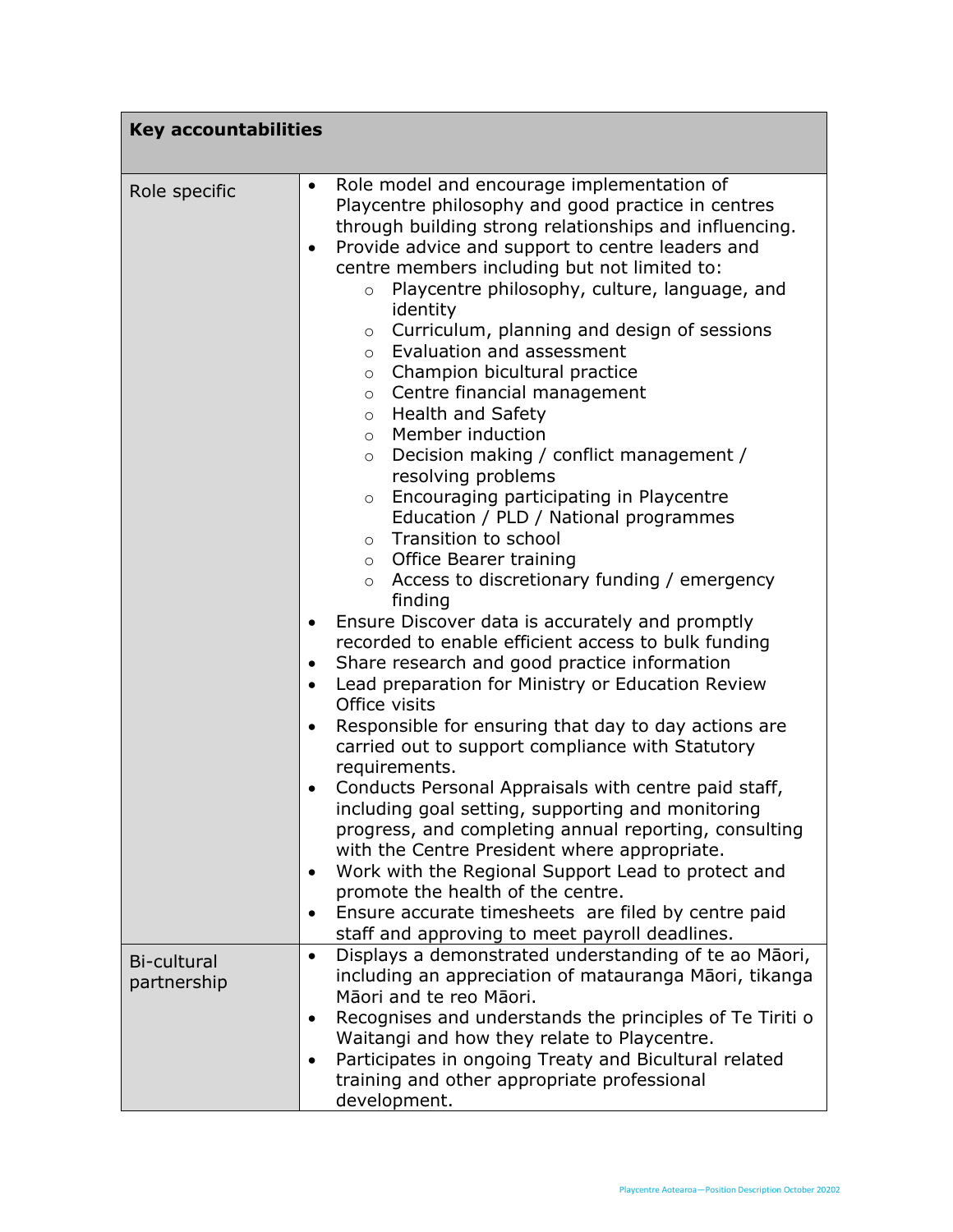| Centre focused           | All Playcentre employees have responsibility for<br>$\bullet$<br>ensuring that their role and contribution (whether<br>directly or indirectly) in the development, co-ordination<br>and provision of services or support, proactively helps<br>centres to be able to undertake their work upholding<br>and promoting Playcentre Aoteoroa values and<br>philosophy.                                                                                                                        |
|--------------------------|-------------------------------------------------------------------------------------------------------------------------------------------------------------------------------------------------------------------------------------------------------------------------------------------------------------------------------------------------------------------------------------------------------------------------------------------------------------------------------------------|
| <b>Health and Safety</b> | Undertakes work safely complying with the Health &<br>$\bullet$<br>Safety at Work Act 2015 and taking responsibility for<br>your own actions.<br>Complies with all H&S information, instruction,<br>$\bullet$<br>Playcentre policies and procedures, training and<br>supervision.<br>Reports any health & safety hazards, risks and<br>$\bullet$<br>incidents in the workplace immediately.<br>Complies with all requirements of return to work and<br>$\bullet$<br>rehabilitation plans. |

| <b>Key competencies</b>          |                                                                                                                                                                                                                                                                                                                                                                                                                                     |  |
|----------------------------------|-------------------------------------------------------------------------------------------------------------------------------------------------------------------------------------------------------------------------------------------------------------------------------------------------------------------------------------------------------------------------------------------------------------------------------------|--|
| Pou Hono:<br>Valuing Māori       | Actively engages in promotion of Māori cultural values.<br>$\bullet$<br>Recognise that others will bring/apply their cultural<br>$\bullet$<br>perspective to all discussions, decisions and actions.<br>Identifies cultural perspectives and bias in others and<br>$\bullet$<br>challenges their views in a manner that would cause<br>them to self-reflect.                                                                        |  |
| Analytical thinking              | Makes considered decisions and establishes clear goals<br>$\bullet$<br>and priorities to achieve desired outcomes.<br>Review or create reports, identify trends as well as<br>$\bullet$<br>isolated events.                                                                                                                                                                                                                         |  |
| <b>Building</b><br>relationships | Ability to establish trust and confidence of<br>$\bullet$<br>stakeholders.<br>Honest, respectful and open in delivery of<br>$\bullet$<br>communication.                                                                                                                                                                                                                                                                             |  |
| Communication<br>with influence  | Support the Playcentre community to find a common<br>$\bullet$<br>ground where necessary, and to propose viable<br>solutions that meet individuals needs as well as the<br>needs of the centre.<br>Earns respect through competence in role and acting<br>$\bullet$<br>with honesty and integrity.<br>Conveys and supports agreed messages with relevant<br>$\bullet$<br>examples, demonstrations and stories.<br>Solution focused. |  |